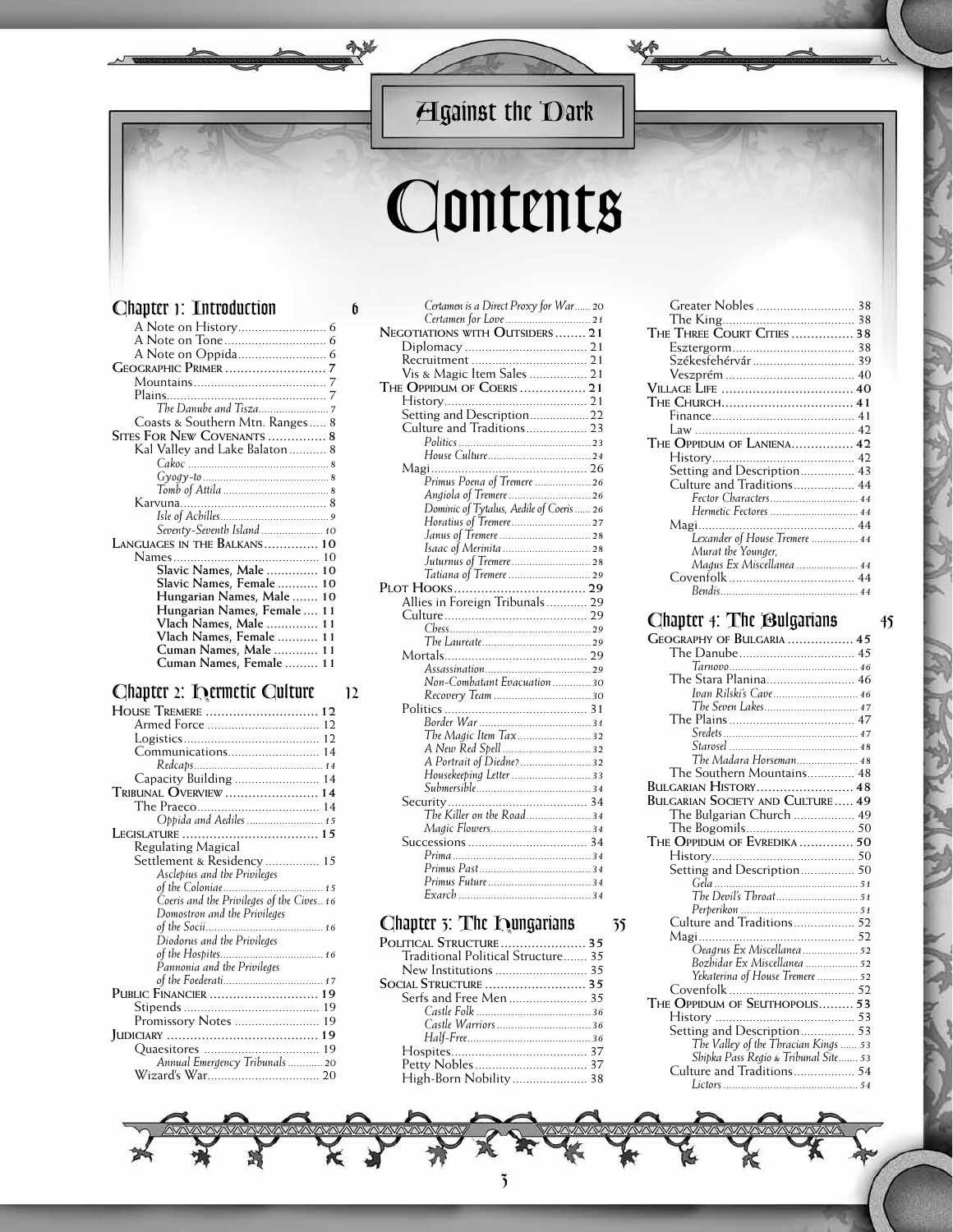| Red and Black Libraries  54             |  |
|-----------------------------------------|--|
| Mundane Culture 55                      |  |
| Magi                                    |  |
| .<br>Benilda of Guernicus  55           |  |
| Caledonia of Guernicus  55              |  |
| Saturnino of Criamon,                   |  |
| Marshal of Transylvania 55              |  |
| Scipio of Guernicus 56                  |  |
| Terencia of Tremere, Lictor, Aedile  56 |  |
| Vigilia of Guernicus 56                 |  |
| THE OPPIDUM OF TABLINUM  58             |  |
|                                         |  |
| Setting and Description 58              |  |
|                                         |  |
| Studying from Exhibits  59              |  |
|                                         |  |
|                                         |  |
| Nestor, Curator of Tablinum  60         |  |
| Demetrius, Aedile of Tablinum  60       |  |
| Theodora and Theodore  60               |  |
| The Open Exhibits  61                   |  |
|                                         |  |
| The Arcanum Exhibit  61                 |  |
|                                         |  |
|                                         |  |
|                                         |  |
|                                         |  |
| The Curator's Sanctum  64               |  |
| $\Gamma$ he Rectricted Exhibits $64$    |  |

| The Restricted Exhibits  64 |  |
|-----------------------------|--|
|                             |  |
|                             |  |
|                             |  |
|                             |  |
| The Founder's Exhibit  65   |  |
|                             |  |
|                             |  |
|                             |  |
|                             |  |
|                             |  |

## *Chapter 5: The Slavs 66*

| Studenica Monastery  69           |
|-----------------------------------|
|                                   |
| The Dynasty of the Sacred Roots70 |
| The Christian Schism  71          |
| SERBIA'S SLAVIC NEIGHBORS  71     |
|                                   |
|                                   |
|                                   |
|                                   |
| THE OPPIDA OF HISTRIA  73         |
|                                   |
| Setting and Description 73        |
|                                   |
| Shrouded Bay on Cres 74           |
| Culture and Traditions 75         |
|                                   |
|                                   |
|                                   |
|                                   |
|                                   |
| Leontine Adiran of Tytalus 76     |
| Pahniro Adiran of Tremere,        |
|                                   |
| Placido Adiran of Tremere,        |
|                                   |
|                                   |
| Volante Adiran, Gifted Mercere 77 |
|                                   |
| Builders (Diviæe) 78              |

### *Against the Dark*

#### *Chapter 6: Peoples of the Transylvanian Border 79*

妙

| THE CUMANS (KIPCHACKS)  79               |
|------------------------------------------|
| THE SZEKLERS AND PECHENGS  80            |
|                                          |
| Teutonic Knights and                     |
| TRANSYLVANIAN SAXONS 81                  |
|                                          |
|                                          |
| Customs and Structure  81                |
| The Teutonic Order                       |
| in Transylvania 82                       |
|                                          |
| Teutonic Knight Characters 82            |
|                                          |
| Stories Involving                        |
| the Teutonic Order 83                    |
| A More Holy Order  83                    |
|                                          |
| A More Profane Order 83                  |
| Using the Teutonic Order in Your Saga 84 |
|                                          |
|                                          |
|                                          |
|                                          |
| The Cult of Zalmoxis  86                 |
| THE OPPIDUM OF LYCANEON  86              |
|                                          |
| Setting and Description 87               |
|                                          |
|                                          |
|                                          |
|                                          |
| Culture and Traditions 88                |
|                                          |
|                                          |
|                                          |
| Mundane Inhabitants 90                   |
|                                          |
|                                          |
| Archmagus Albertus of Tremere,           |
| Praeco of Transylvania 90                |
| Arbmina of Ex Miscellanea 90             |
|                                          |
|                                          |
| Archmagus Zalmoxis of Verditius 91       |
|                                          |
| THE OPPIDUM OF THE SCHOLOMANCE  91       |
|                                          |
| Setting and Description 92               |
| Culture and Traditions 93                |
| The Masters of the School  93            |
|                                          |
| Simium Arileins of House Bjornaer  94    |
| Andrew Melanchthon of House Tremere 94   |
|                                          |
|                                          |
|                                          |
|                                          |

#### *Chapter 7: Networks of Hidden Fortresses 96*

| Placement of Zenodochia 97 |  |
|----------------------------|--|
|                            |  |
|                            |  |
|                            |  |
|                            |  |
| Arms of the Salamander 98  |  |
|                            |  |
|                            |  |
| Universal Poultice  99     |  |

| Ankh of Moving Forward99        |
|---------------------------------|
| Bowl of the Honest Traveler 99  |
| Ward Against the Infernal       |
|                                 |
| Ward Against Mad Dreams  99     |
| THE OPPIDUM OF KEZDÖ VÁLASZ 99  |
|                                 |
| Setting and Description 100     |
| Culture and Tradition  101      |
|                                 |
| Essedarius of House Tremere 102 |
| Leona of House Tremere  102     |
| Adulio of House Tremere 103     |
| Neculai of House Bjornaer  103  |
|                                 |

| Chapter s: Creatures<br>104                                                  |  |
|------------------------------------------------------------------------------|--|
| DRAGONS OF THE TRIBUNAL  104                                                 |  |
| Infernal Dragons 104                                                         |  |
| Magical Dragons 105                                                          |  |
|                                                                              |  |
| Dragon-Born 107                                                              |  |
|                                                                              |  |
| The Hook: Sparking the Dragon War 108                                        |  |
| The Situations: The War Rages 109                                            |  |
| The Climax: Renewed Peace,                                                   |  |
| Annihilation, or Worse  110                                                  |  |
| <b>GIANTS AND THEIR MOTHERS 111</b>                                          |  |
| Giants' Mothers  113                                                         |  |
| Faerie Horses  113                                                           |  |
|                                                                              |  |
| Becoming a Vampire 114                                                       |  |
| Precautions Against Vampires 115                                             |  |
| The Vampire Life Cycle  115                                                  |  |
| Creating a Vampire Character 115<br>Vampiric Virtues, Flaws, and Powers  116 |  |
|                                                                              |  |
| Ways to Kill a Vampire 116                                                   |  |
| Vampire Bestiary 117                                                         |  |
| Vampires That Take Human Form 117                                            |  |
| Vampires That Take Bestial Form  118                                         |  |
| Vampires That Take Ghostly Form 118                                          |  |
| Miscellaneous Vampires  118                                                  |  |
| Infernal Vampires 120                                                        |  |
| Living Vampires 121                                                          |  |
| <b>VILAS (WHITE LADIES) 122</b>                                              |  |
|                                                                              |  |
| Powers Found in Many Roles  123                                              |  |
|                                                                              |  |
| Enthralling Voice 123                                                        |  |
| Blessing Dance 123                                                           |  |
| Cursing Dance 123                                                            |  |
|                                                                              |  |
| Role-Specific Powers  124                                                    |  |
| Captured Wife 124                                                            |  |
| Cloud or Storm Maiden  124                                                   |  |
|                                                                              |  |
|                                                                              |  |
| Water Maiden  124                                                            |  |
| Weaver Witch 124                                                             |  |
| Woodland Maiden 125                                                          |  |
| Wise Woman  125                                                              |  |

## *Chapter 9: Hedge Traditions 126*

| Storm Wizards  126              |
|---------------------------------|
| Storm Wizards and the Order 126 |
| Storm Wizards and Giants 127    |
| Storm Wizard Magic  128         |
|                                 |
| Storm Riding  129               |
| Storm Fighting 129              |
|                                 |
|                                 |
| An Inauspicious Birth 130       |